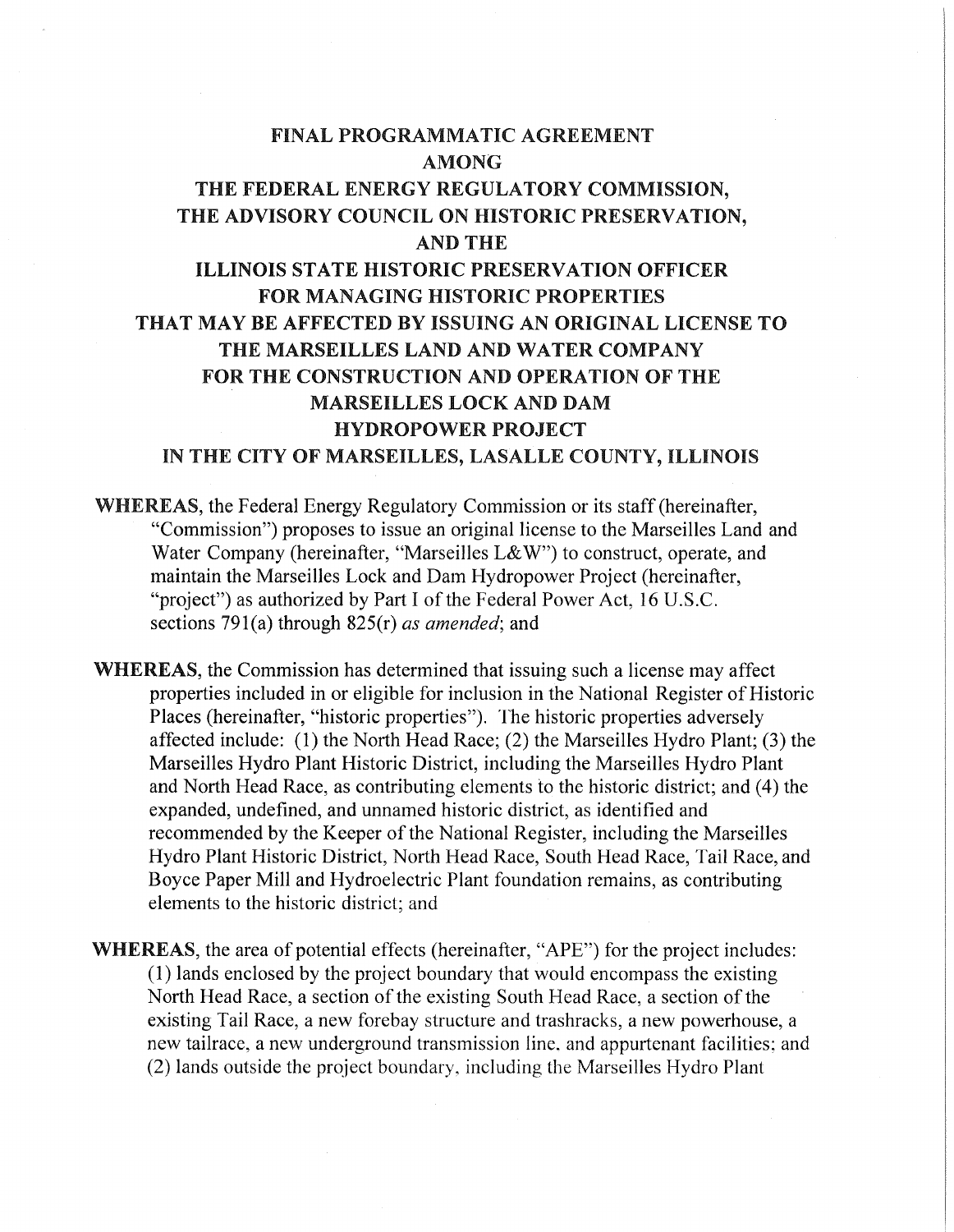> Historic District; the unnamed historic district;<sup>1</sup> and the Marseilles Lock and Dam Historic District. <sup>2</sup>

- WHEREAS, Appendix A of this Programmatic Agreement provides a description of the project, historic properties identified as of the date of this Programmatic Agreement, and anticipated effects as of the date of this Programmatic Agreement; and
- WHEREAS, the Commission has consulted with the Advisory Council on Historic Preservation (hereinafter, "Advisory Council") and the Illinois State Historic Preservation Office (hereinafter, "Illinois SHPO"), pursuant to 36 C.F.R. sections 800.3 through 800.6, and 800.14(b) of the Advisory Council's regulations (36 C.F.R. Part 800), implementing section 106 of the National Historic Preservation Act (16 U.S.C. 470f; hereinafter, "section 106"); and
- WHEREAS, Marseilles L&W has participated in the consultation and has been invited to concur in this Programmatic Agreement; and
- WHEREAS, the U.S. Army Corps of Engineers (hereinafter, "Corps") has been invited to concur in this Programmatic Agreement; and
- **WHEREAS,** the city of Marseilles has participated in the consultation and has been invited to concur in this Programmatic Agreement; and
- **WHEREAS,** the Commission will require Marseilles L& W to implement the provisions of this Programmatic Agreement as a condition of issuing an original license for the project.
- **NOW THEREFORE,** the Commission, the Advisory Council, and the Illinois SHPO agree that the project will be administered **in** accordance with the following stipulations in order to satisfy the Commission's section 106 responsibilities during the term of the project's license.

<sup>&</sup>lt;sup>1</sup> The contributing elements to the unnamed historic district include the Marseilles Hydro Plant Historic District, Marseilles Hydro Plant, North Head Race, South Head Race, Tail Race, and Boyce Paper Mill and Hydroelectric Plant foundation remains.

 $<sup>2</sup>$  The U.S. Army Corps of Engineers' Marseilles Lock and Dam. along with the</sup> north and south head gates. are contributing elements to the Marseilles Lock and Dam Historic District.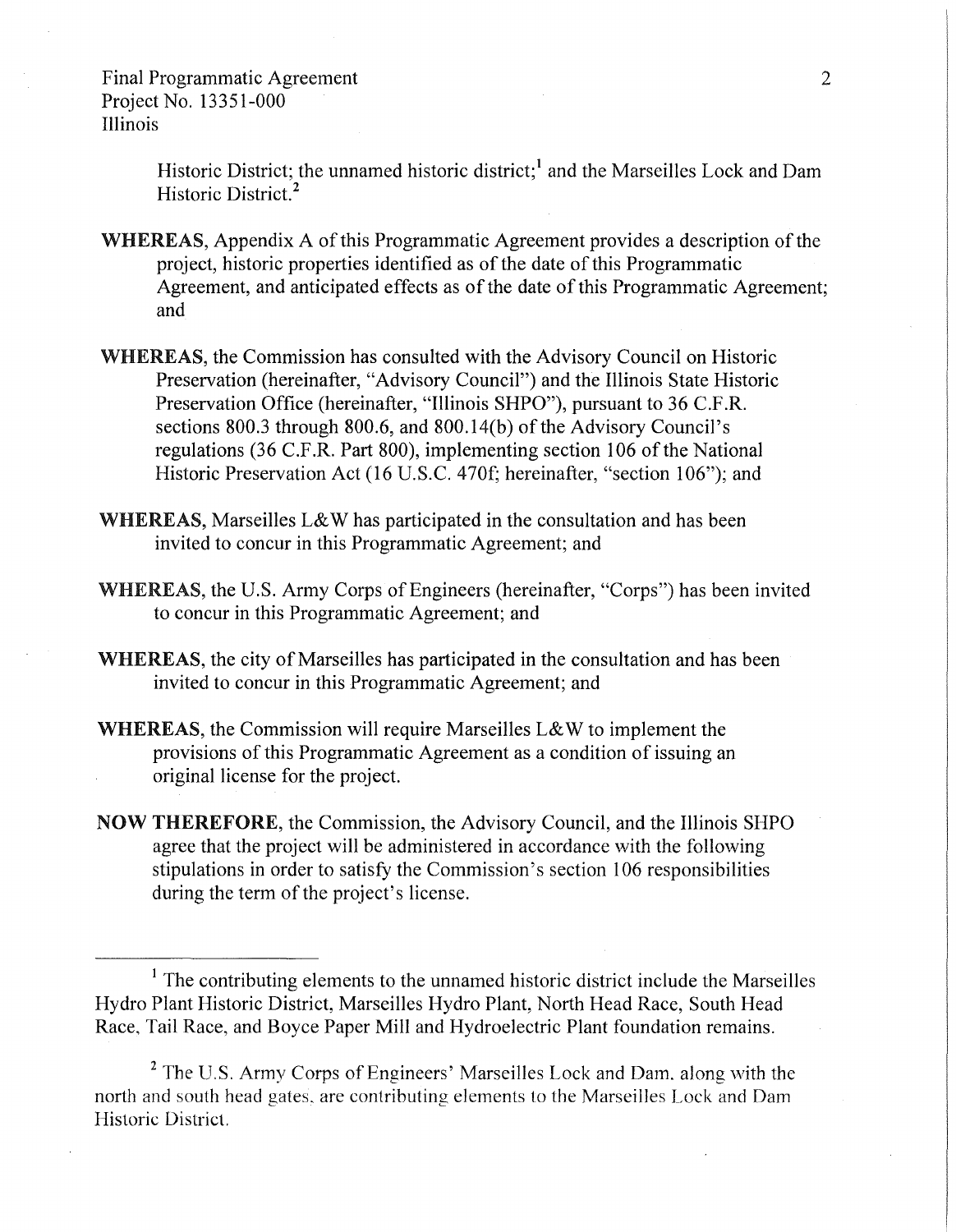# STIPULATIONS

The Commission, upon issuing a license for this project, will ensure that Marseilles L& W implements the following stipulations. All stipulations that apply to Marseilles L&W will similarly apply to any and all of Marseilles L&W's successors. Compliance with any of the following stipulations does not relieve Marseilles L&W of any other obligations it has under the Federal Power Act, the Commission's regulations, or its license.

# I. HISTORIC AMERICAN BUILDINGS SURVEY/HISTORIC AMERICAN ENGINEERING RECORD

Prior to the refurbishment of the existing North Head Race, of which a section would be filled in; refurbishment of a portion of the existing South Head Race, of which a section would be filled in; and construction of a new forebay, trashrack, powerhouse, tailrace, and buried transmission line; and within six months of license issuance, Marseilles L&W shall prepare a Historic American Buildings Survey/Historic American Engineering Record (HABS/HAER) of the Marseilles Hydro Plant, North Head Race, South Head Race, Tail Race,<sup>3</sup> and Boyce Paper Mill and Hydroelectric Plant.<sup>4</sup> The HABS/HAER would mitigate for the adverse effects of project construction and operation. Prior to the development of the HABS/HAER, Marseilles L&W will consult with the Illinois SHPO, and Corps to determine the level of recordation that is required for the structures. Marseilles L&W will provide a copy of the HABS/HAER document to the Illinois SHPO, the Corps, and any other repository as designated by the Illinois SHPO. Marseilles L&W will provide to the Commission, the HABS/HAER document and documentation that the HABS/HAER document has been accepted by the Illinois SHPO.

## II. HISTORIC PROPERTIES MANAGEMENT PLAN

A. Within one year of license issuance for this project, Marseilles L&W will file with the Commission for approval, a Historic Properties Management Plan (hereinafter, "HPMP") specifying how historic properties will be managed in the project's APE, as defined in 36 C.F.R. section  $800.16(d)$ , during the term of the license. During development of the

<sup>3</sup> The Tail Race is an existing tailrace located between the North Head Race and the South Head Race. The waters of the Tail Race flow into the Illinois River.

<sup>4</sup> The Boyce Paper Mill and Hydroelectric Plant have been demolished and mostly consist of foundation remains.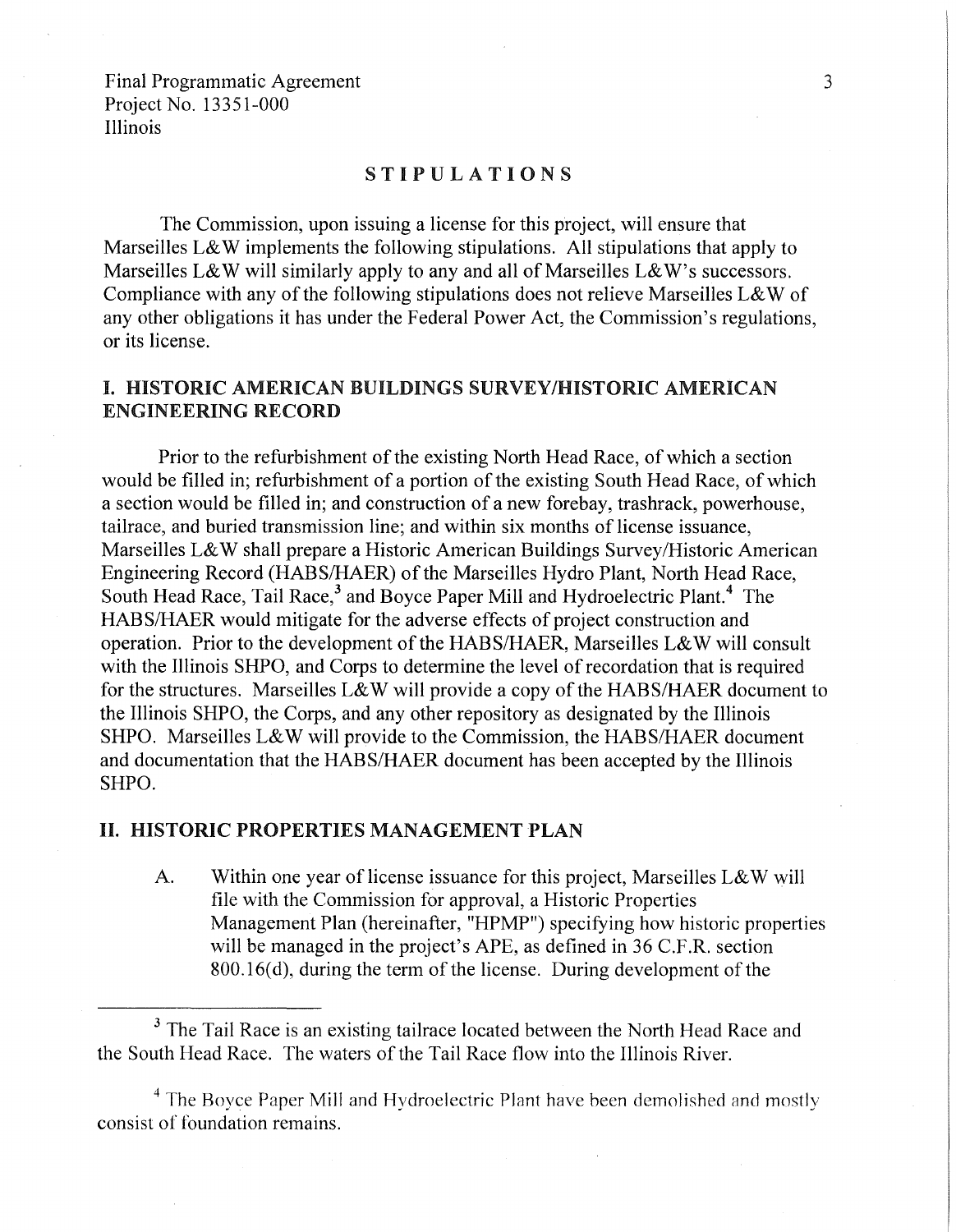HPMP, Marseilles L&W will consult with the Illinois SHPO and the Corps, as defined in 36 C.F.R. section  $800.2(c)$ .<sup>5</sup> Marseilles L&W will seek the Illinois SHPO's written concurrence with the HPMP.

- B. Marseilles L&W will take into account "Archeology and Historic Preservation: Secretary of the Interior's Standards and Guidelines" (Federal Register, September 29, 1983, Vol. 48, No. 190, Part IV, pp. 44716-44740; hereinafter, "Secretary's Standards") and the "Guidelines for the Development of Historic Properties Management Plans for FERC Hydroelectric Projects,"<sup>6</sup> while developing the HPMP. The HPMP will be developed by, or developed under the direct supervision of, a person or persons who meet, at a minimum, the professional qualifications standards for architectural history or archaeology in the Secretary's Standards ( 48 FR 44738-39). To develop the HPMP, the individual or individuals need not possess both qualifications.
- C. The HPMP will include, at a minimum, provisions for:
	- 1. identification of the APE for the project and inclusion of a map or maps that clearly show the APE in relation to the project boundary;
	- 2. completion, if necessary, of identification of historic properties within the project's APE;
	- 3. continued use and maintenance of historic properties;
	- 4. treatment of historic properties threatened by project-induced shoreline erosion, $\frac{7}{1}$  other project-related ground-disturbing activities, and vandalism;

<sup>5</sup> Marseilles L&W must allow the consulting parties at least 30 days to respond to a request for review of a finding or determination involving the HPMP and during the interim period pursuant to stipulation IV of this programmatic agreement.

6 This document was issued jointly by the Commission and the Advisory Council on May 20, 2002. The document is available at http://www.fere.gov/industries/hydropower/gen-info/guidelines/hpmp.pdf.

 $<sup>7</sup>$  Project-induced shoreline erosion does not include shoreline erosion attributable</sup> to flood flows or phenomena. such as wind driven wave action. erodible soils. and loss of vegetation due to natural causes.

4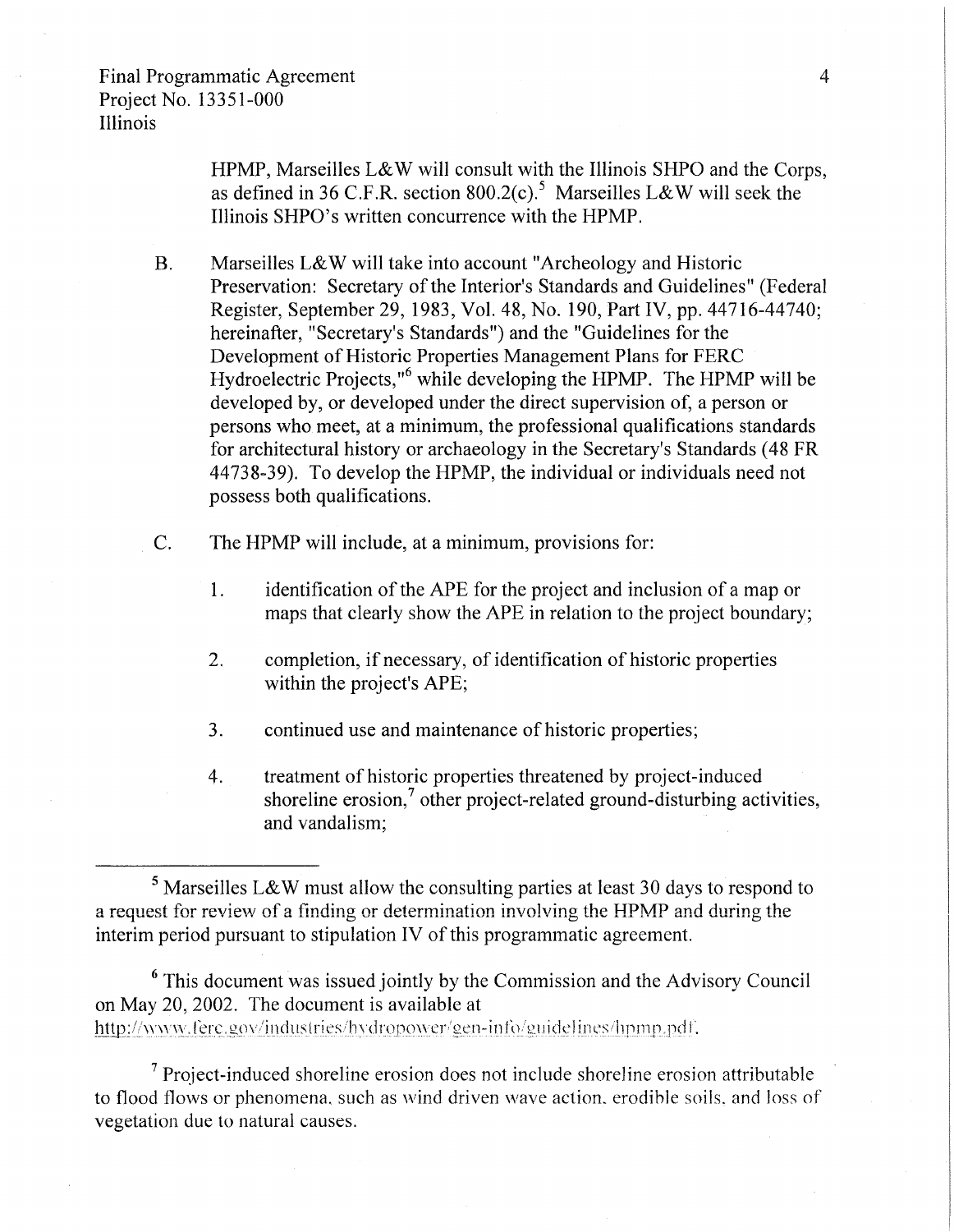- 5. identification and evaluation of historic properties, determination of effects, and identification of ways to avoid, minimize, or mitigate adverse effects;
- 6. consideration and implementation\_ of appropriate treatment that would minimize or mitigate unavoidable adverse effects on historic properties;
- 7. treatment and disposition of human remains that may be discovered, taking into account any applicable State laws and the Advisory Council's "Policy Statement Regarding Treatment of Burial Sites, Human Remains, and Funerary Objects" (dated February 23, 2007);
- 8. discovery of previously unidentified properties during project operations;
- 9. public interpretation of the historic and archaeological properties at the project;
- 10. a list of activities (i.e., routine repair, maintenance, and replacement in kind at the project) not requiring consultation with the Illinois SHPO, because these activities would have little or no potential effect on historic properties;
- 11. procedures to address effects during project emergencies; and
- 12. a process for future review of the implemented HPMP by Marseilles L& W, the Illinois SHPO, and the Corps to ensure that the information continues to assist Marseilles L& W in managing historic properties and updating the HPMP based on agency consultation.

## HI. HPMP REVIEW AND IMPLEMENTATION

- A. Marseilles L&W will submit the HPMP, along with documentation of the views of the Illinois SHPO and the Corps, to the Commission for review and approval.
- B. If the Illinois SHPO has concurred with the HPMP and the Commission determines that the HPMP is adequate, the Commission will forward a copy

5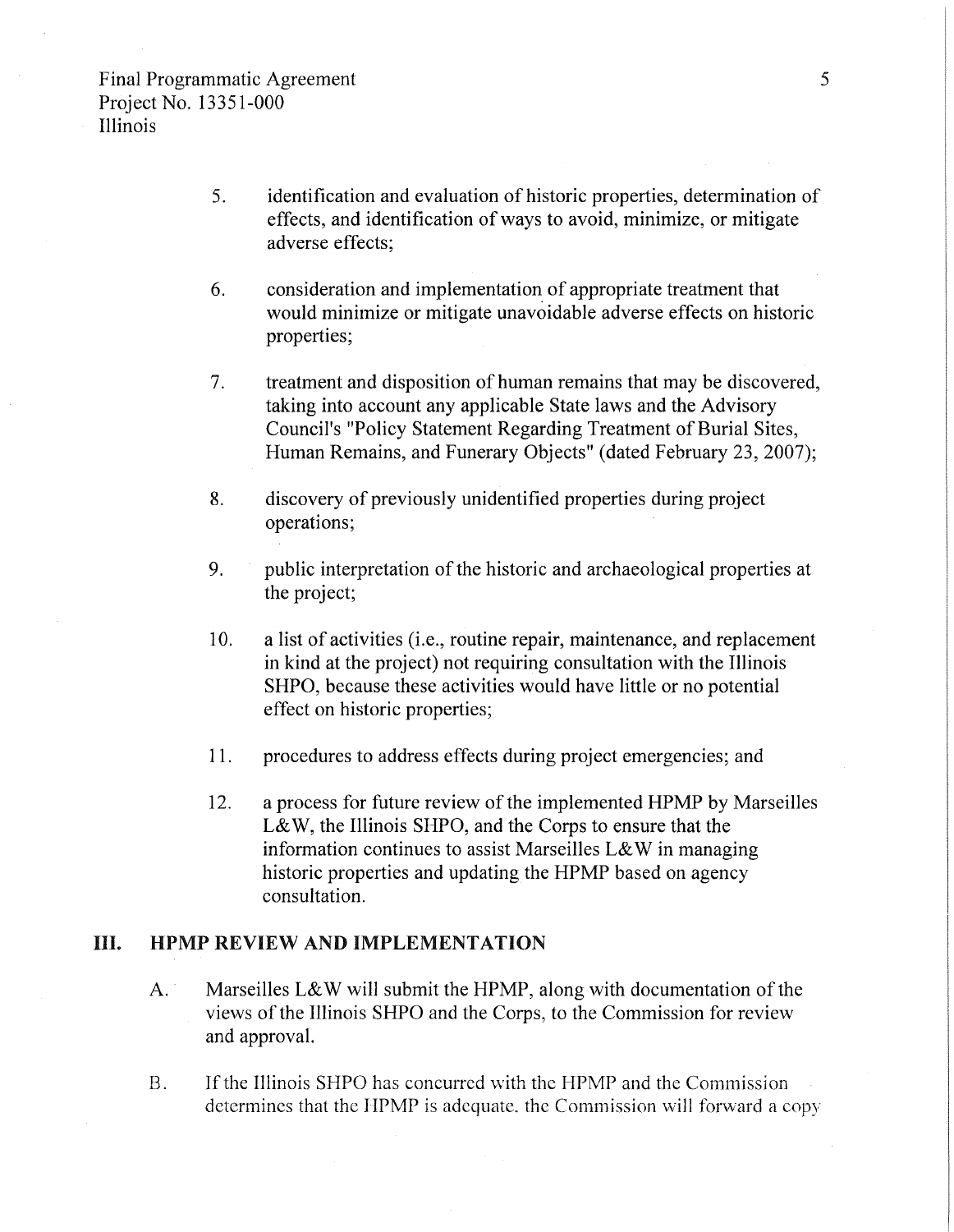of the HPMP, along with the views of the Illinois SHPO and the Corps, to the Advisory Council, which will have 30 days to review the HPMP.

- 1. If the Advisory Council does not object to the HPMP, the Commission will proceed to ensure that the licensee implements the HPMP.
- 2. If the Advisory Council objects to the HPMP, the Commission will consult with the Advisory Council in an effort to reach agreement on the HPMP. If agreement cannot be reached, the Commission will request that the Advisory Council comment pursuant to Stipulation V.B of this Programmatic Agreement.
- C. If the Illinois SHPO has not concurred with the HPMP, the Commission will consult with Marseilles L&W and the Illinois SHPO to seek agreement on the HPMP.
	- 1. If agreement is reached on the HPMP, the Commission will forward a copy of the revised HPMP to the Advisory Council for review pursuant to Stipulation III.B.
	- 2. If agreement on the HPMP cannot be reached among the Commission, the Illinois SHPO, and Marseilles L&W within 30 days, the Commission or the Illinois SHPO will request that the Advisory Council comment pursuant to Stipulation V.B of this Programmatic Agreement.
- D. Marseilles L&W will file an annual report with the Illinois SHPO and the Corps on activities conducted under the implemented HPMP. The report will contain a detailed summary of any cultural resources work conducted during the preceding year; if no work was completed, a letter from Marseilles L&W will be prepared to that effect, and will satisfy the intent of this stipuiation.

# **IV. INTERIM TREATMENT OF HISTORIC PROPERTIES**

- A. Pending review and implementation of the HPMP pursuant to Stipulation III, Marseilles L& W will consult with the Illinois SHPO and the Corps regarding the effects of the following:
	- 1. all project-related activities. including recreational developments.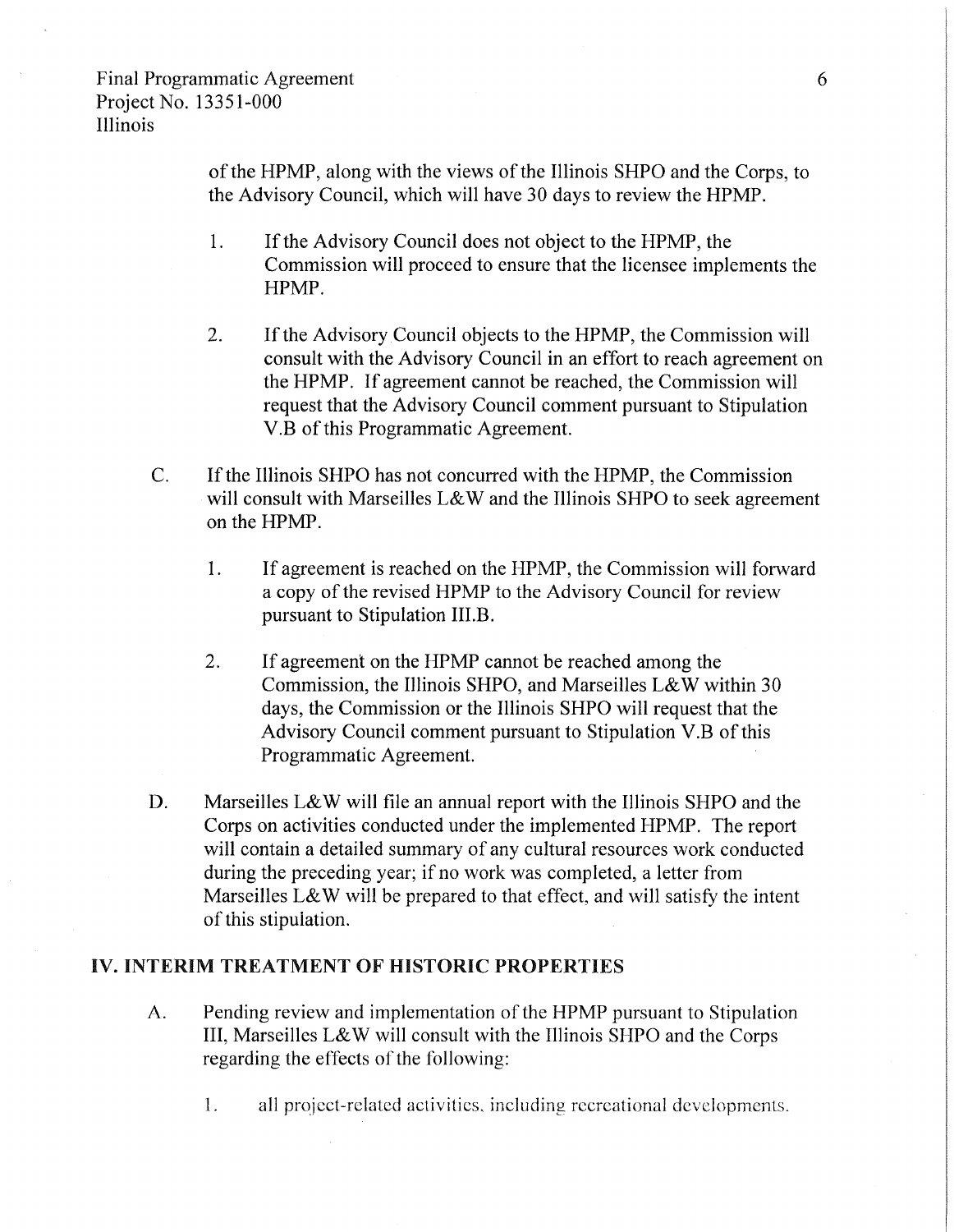that require ground-disturbance;

- 2. non-routine maintenance, new construction, demolition, or rehabilitation of project-related National Register-eligible structures; and
- 3. project-induced shoreline erosion of archaeological sites not attributable to flood flows or phenomena, such as wind-driven wave action, erodible soils, and loss of vegetation due to natural causes.
- B. Consultation will be in accordance with 36 C.F.R. sections 800.4 and 800.5, with Marseilles L& W acting as the Agency Official. If Marseilles L&W and the Illinois SHPO agree that the activity will not adversely affect historic properties, Marseilles L&W may proceed in accordance with any agreed-upon treatment measures or conditions.
- C. If either Marseilles L& W or the Illinois SHPO determines that the activity will have an adverse effect, and the affected property is a National Historic Landmark, Marseilles L& W will submit the matter to the Commission, which will initiate the process set forth at 36 C.F.R. section 800.6. Otherwise, Marseilles L& W and the Illinois SHPO will consult to develop a strategy for avoiding or mitigating such adverse effects. If Marseilles L&W and the Illinois SHPO can reach agreement, Marseilles L&W will implement the agreed-upon strategy. If they disagree, Marseilles  $L&W$  will submit the matter to the Commission, which will initiate the process set forth at 36 C.F.R. sections 800.6 and 800.7(a) through  $(c)(3)$ .

## V. DISPUTE RESOLUTION

- A. If at any time during implementation of this Programmatic Agreement and the resulting HPMP, and the development of the HABS/HAER, the Illinois SHPO, the Marseilles L&W, the Corps, or the Advisory Council objects to any action or any faiiure to act pursuant to this Programmatic Agreement, the HPMP, or the development of the HABS/HAER they may file written objections with the Commission. In the event a written objection is filed with the Commission, the Commission will follow the steps listed below.
	- I. The Commission will consult with the objecting party, and with other parties as appropriate, to resolve the objection.
	- 2. The Commission may initiate, on its own, such consultation to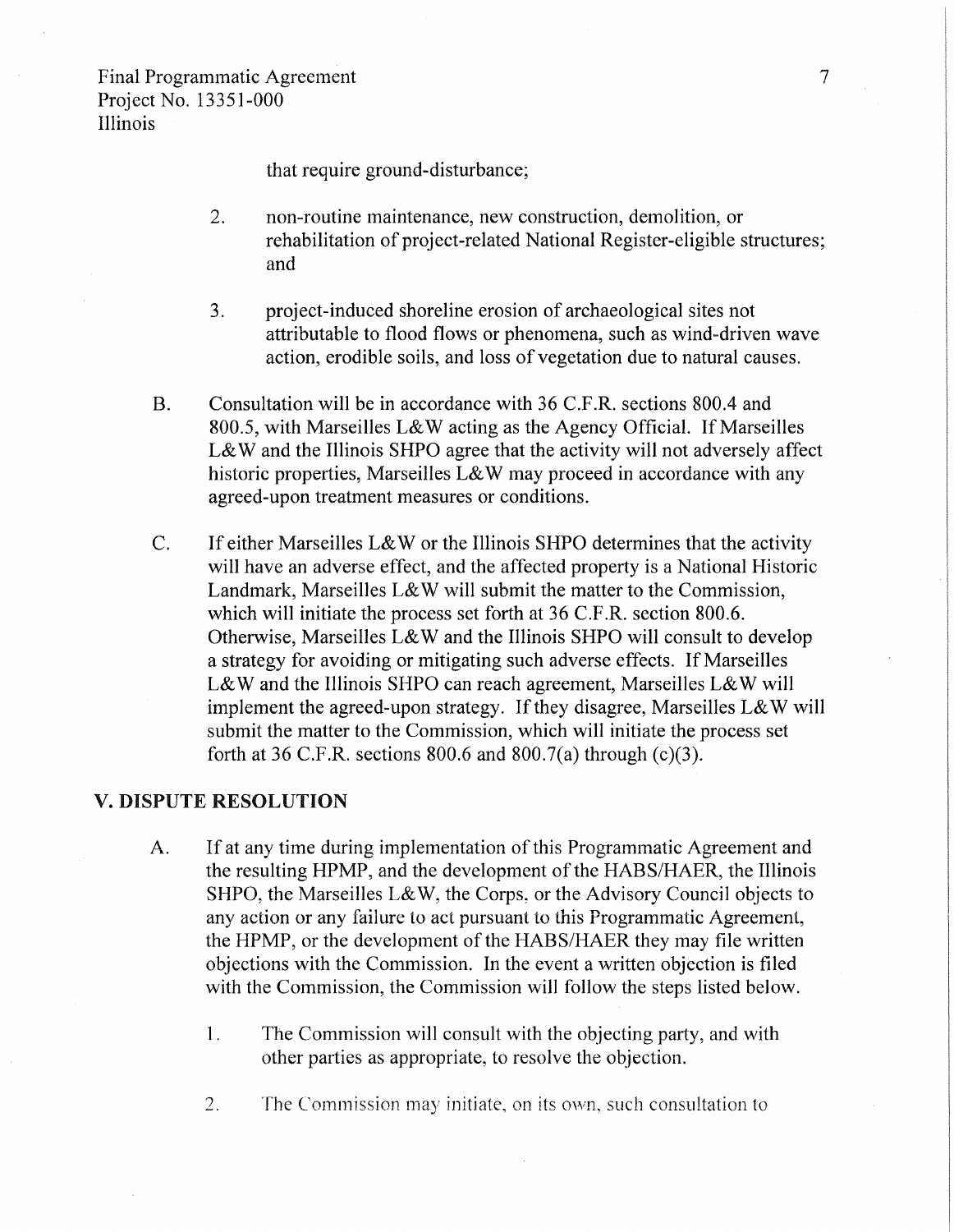remove any of its objections.

- B. If the Commission determines that the objection cannot be resolved, the Commission will forward all documentation relevant to the dispute to the Advisory Council and request that the Advisory Council comment. Within 45 days after receiving all pertinent documentation, the Advisory Council will either:
	- 1. provide the Commission with recommendations, which the Commission will take into account in reaching a final decision regarding the dispute; or
	- 2. notify the Commission that it will comment pursuant to 36 C.F.R. section  $800.7(c)(1)$  through(c)(3) and section 110(1) of the National Historic Preservation Act, and proceed to comment.
- C. The Commission will take into account any Advisory Council comment provided in response to such a request, with reference to the subject of the dispute, and will issue a decision on the matter. The Commission's responsibility to carry out all actions under this Programmatic Agreement that are not the subject of dispute will remain unchanged.

# VI. AMENDMENT AND TERMINATION OF THE PROGRAMMATIC AGREEMENT

- A. The Commission, the Illinois SHPO, the Corps, Marseilles L& W, or the Advisory Council may request that this Programmatic Agreement be amended, whereupon these parties will consult in accordance with 36 C.F.R. section 800.14(b) to consider such amendment.
- B. The Commission, the Illinois SHPO, or the Advisory Council may terminate this Programmatic Agreement by providing 30 days written notice to the other parties, provided that the Commission, the Illinois SHPO, and Marseilles L& W consult during the 30-day notice period in order to seek agreement on amendments or other actions that would avoid termination. In the event of termination, the Commission will comply with 36 C.F.R. sections 800.3 through 800.7(c)(3), with regard to individual actions covered by this Programmatic Agreement.

Execution of this Programmatic Agreement and its subsequent implementation is evidence that the Commission has satisfied its responsibilities pursuant to section 106 of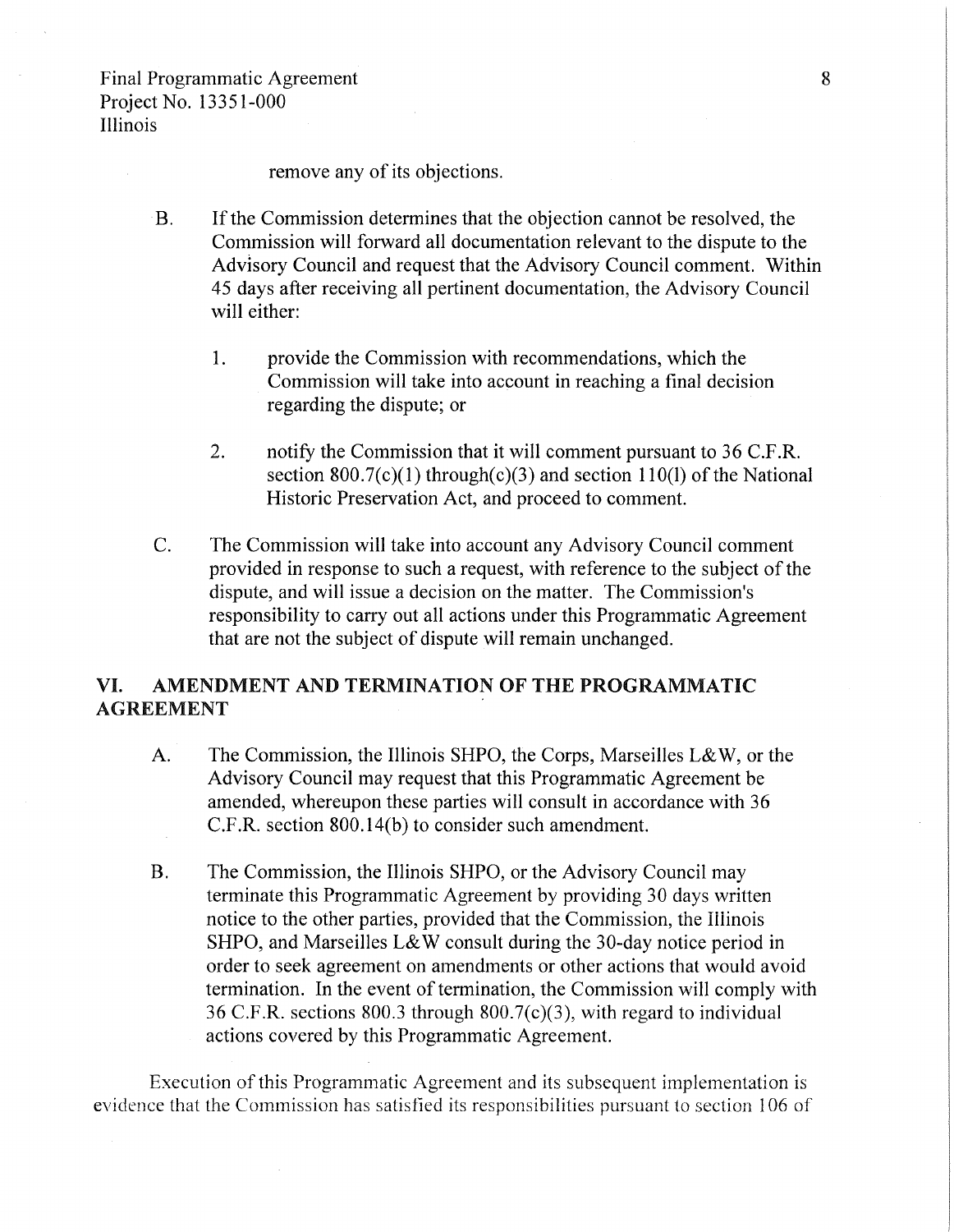the National Historic Preservation Act, as amended, for all individual actions carried out under the license. Provided, however, that unless and until the Commission issues a license for the project and this Programmatic Agreement is incorporated by reference therein, this Programmatic Agreement has no independent legal effect for any specific license applicant or project.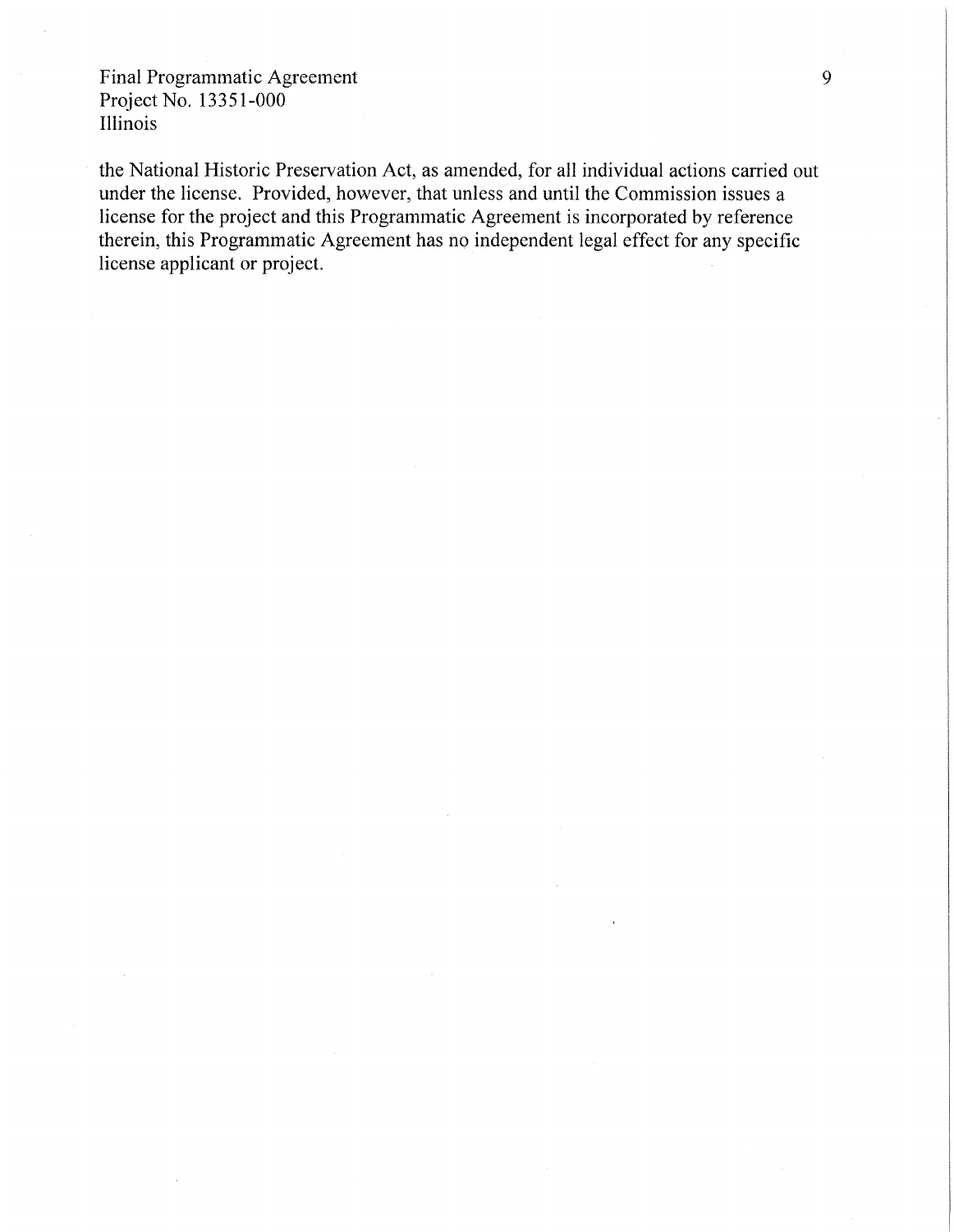# FEDERAL ENERGY REGULATORY COMMISSION

 $-$  Mils Am

Date:  $8/12/3011$ 

Ann F. Miles, Director Division of Hydropower Licensing

 $By:$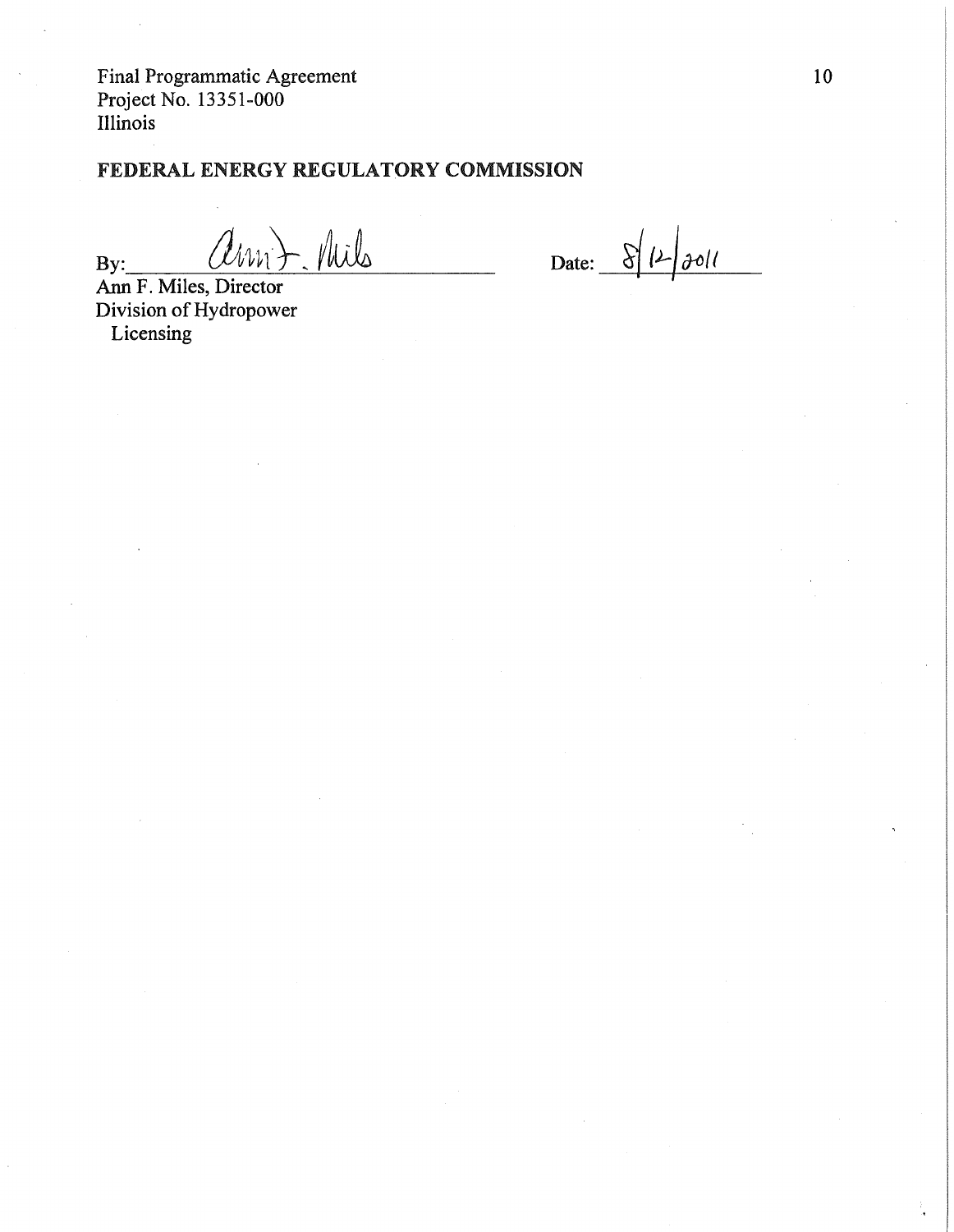# ADVISORY COUNCIL ON HISTORIC PRESERVATION

By: MM June Director

Date: 10 7 | 1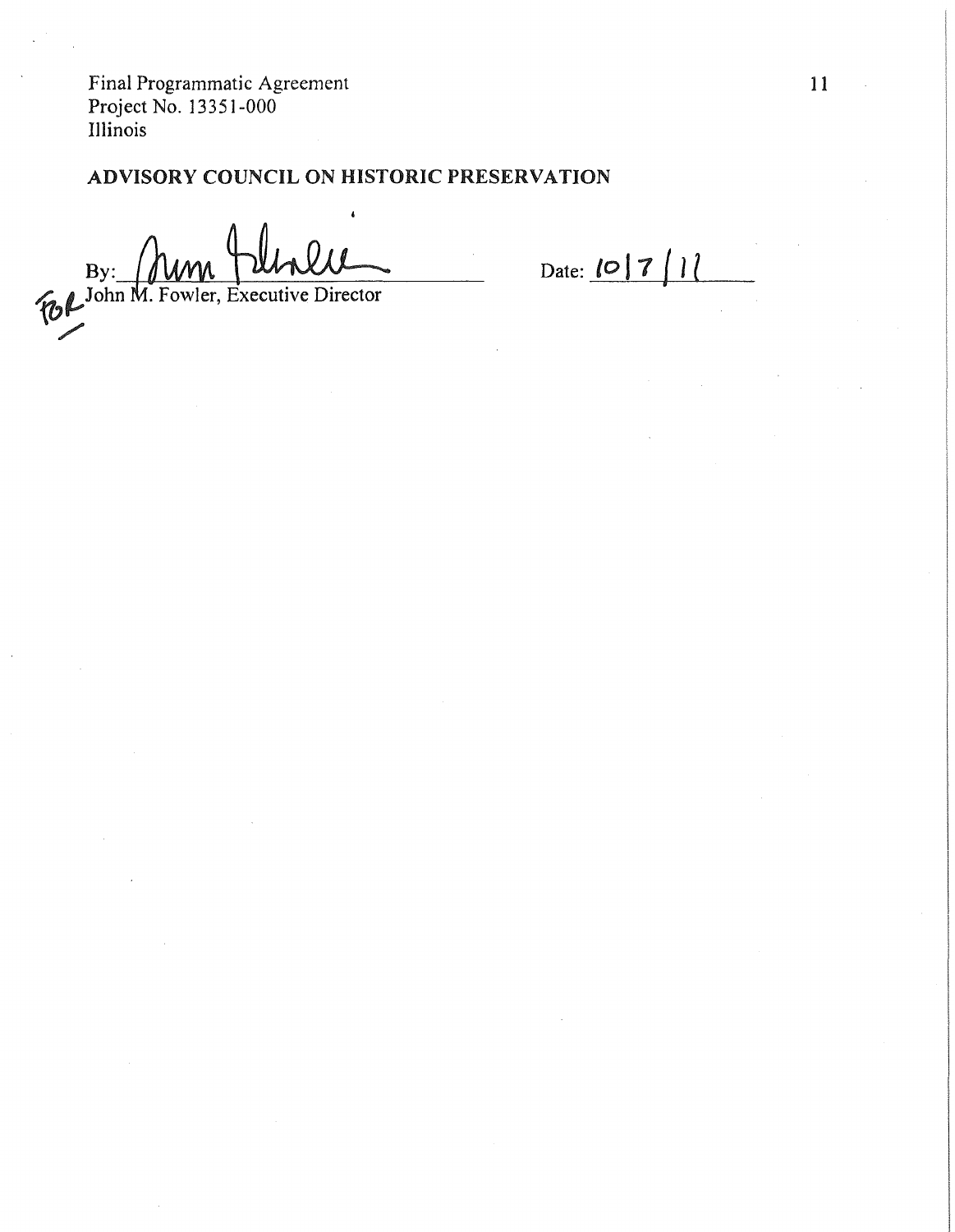# ILLINOIS STATE HISTORIC PRESERVATION OFFICE

By: Anne E. Haaker, Deputy SH PΩ

Date:  $|0 - 1| - 1$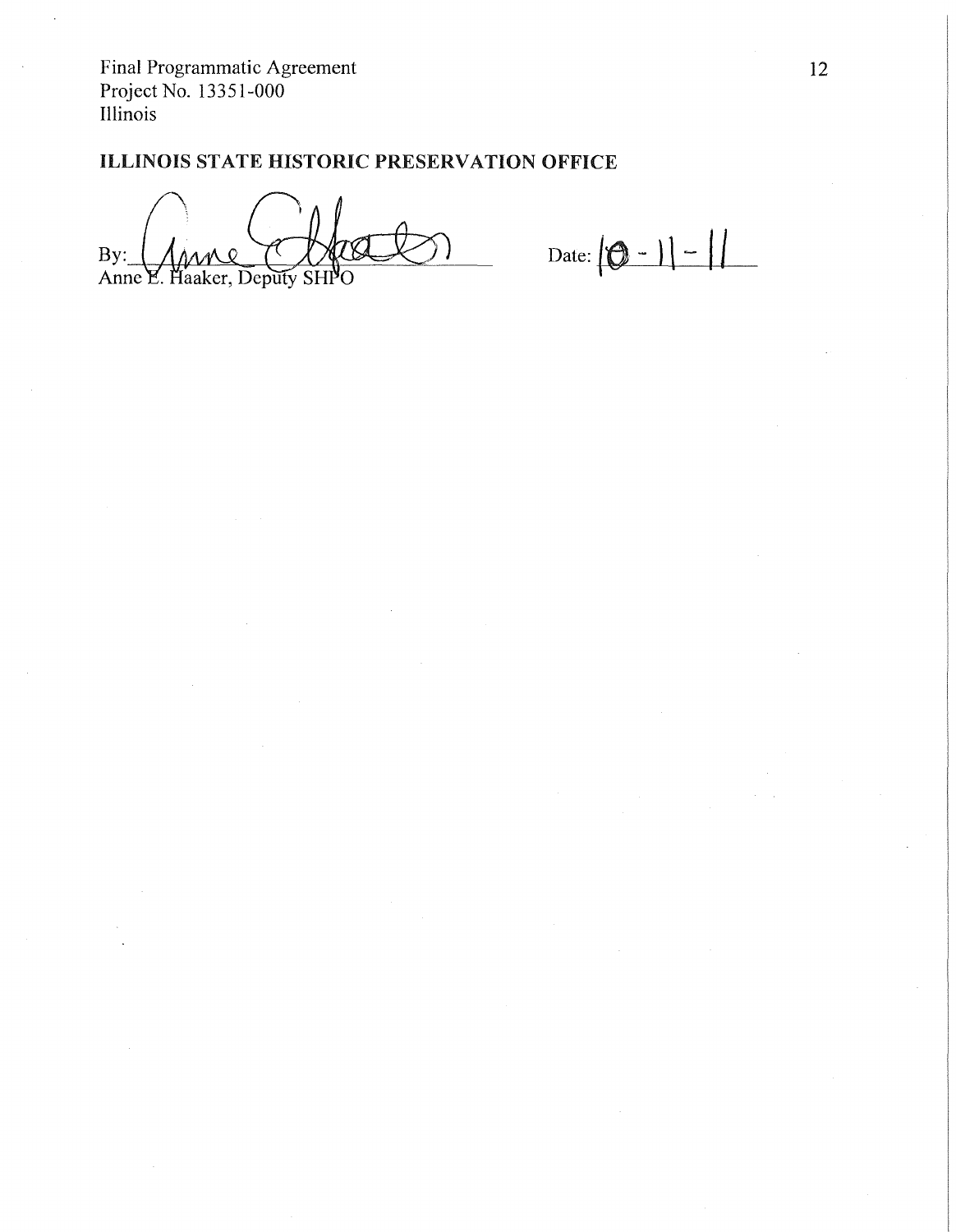# CONCUR: Marseilles Land and Water Company

By: Ree WMweller

Date: 24 AUGUST, 2011

Lee Mueller, Vice President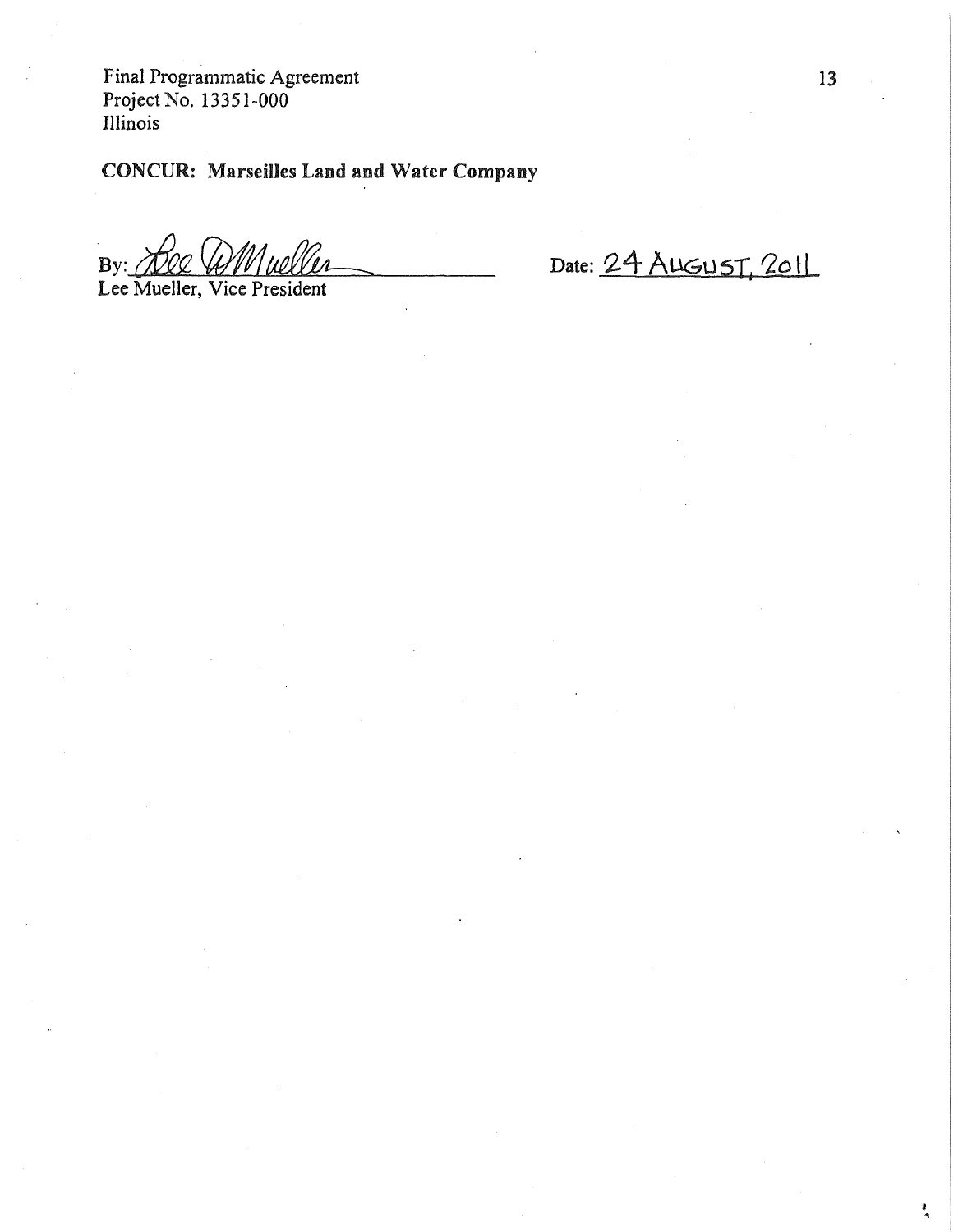# **CONCUR: U.S. Department of Army Corps of Engineers**

Date: 22Aug 2011 By: Colonel Shawn P. McGinley, Commander and District Engineer Rock Island District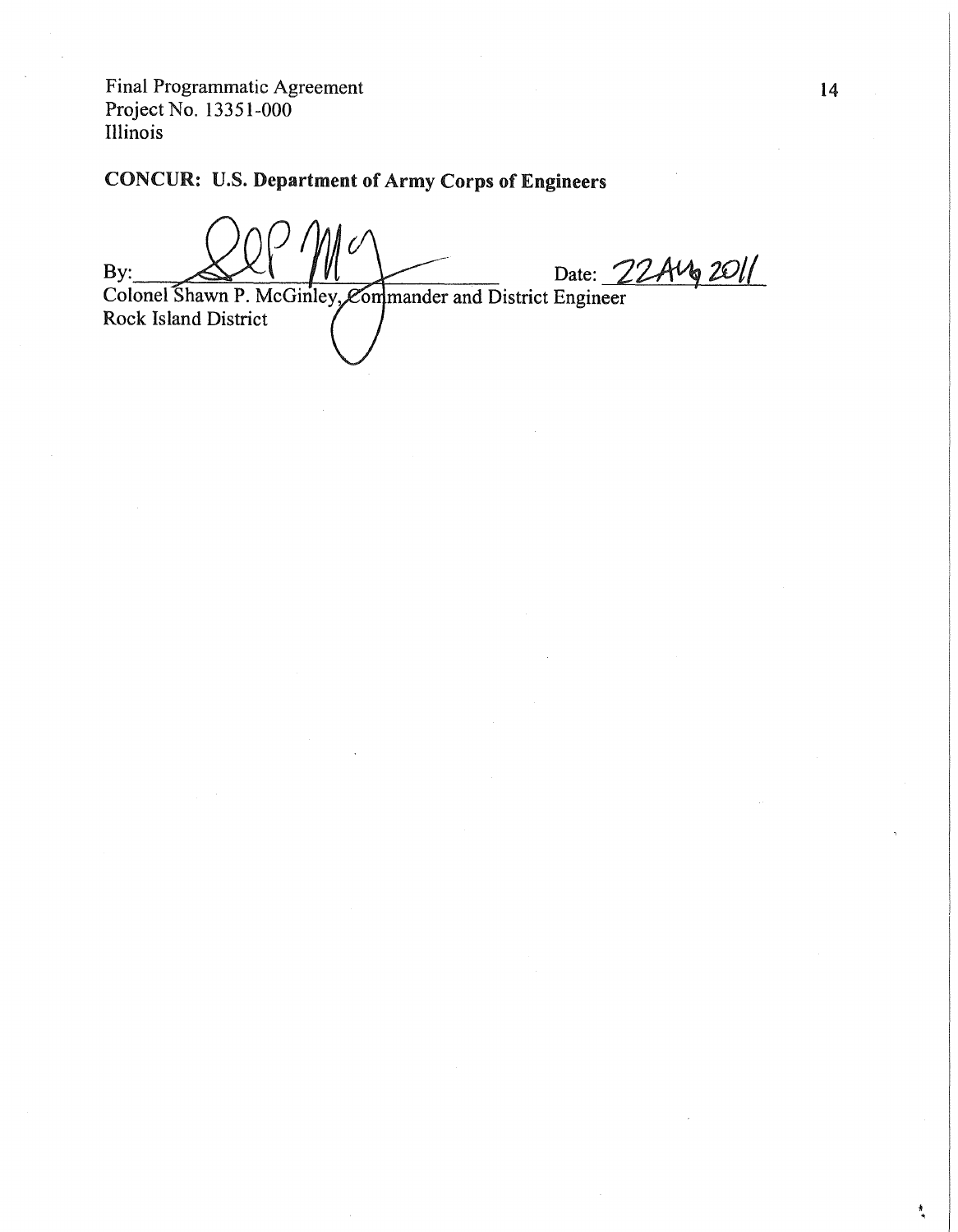# CONCUR: City **of** Marseilles

 $\mathbf{By:}$ Patti Smith, Mayor

 $\hat{\mathcal{A}}$ 

 $\mathcal{L}_{\text{max}}$ 

Date: -------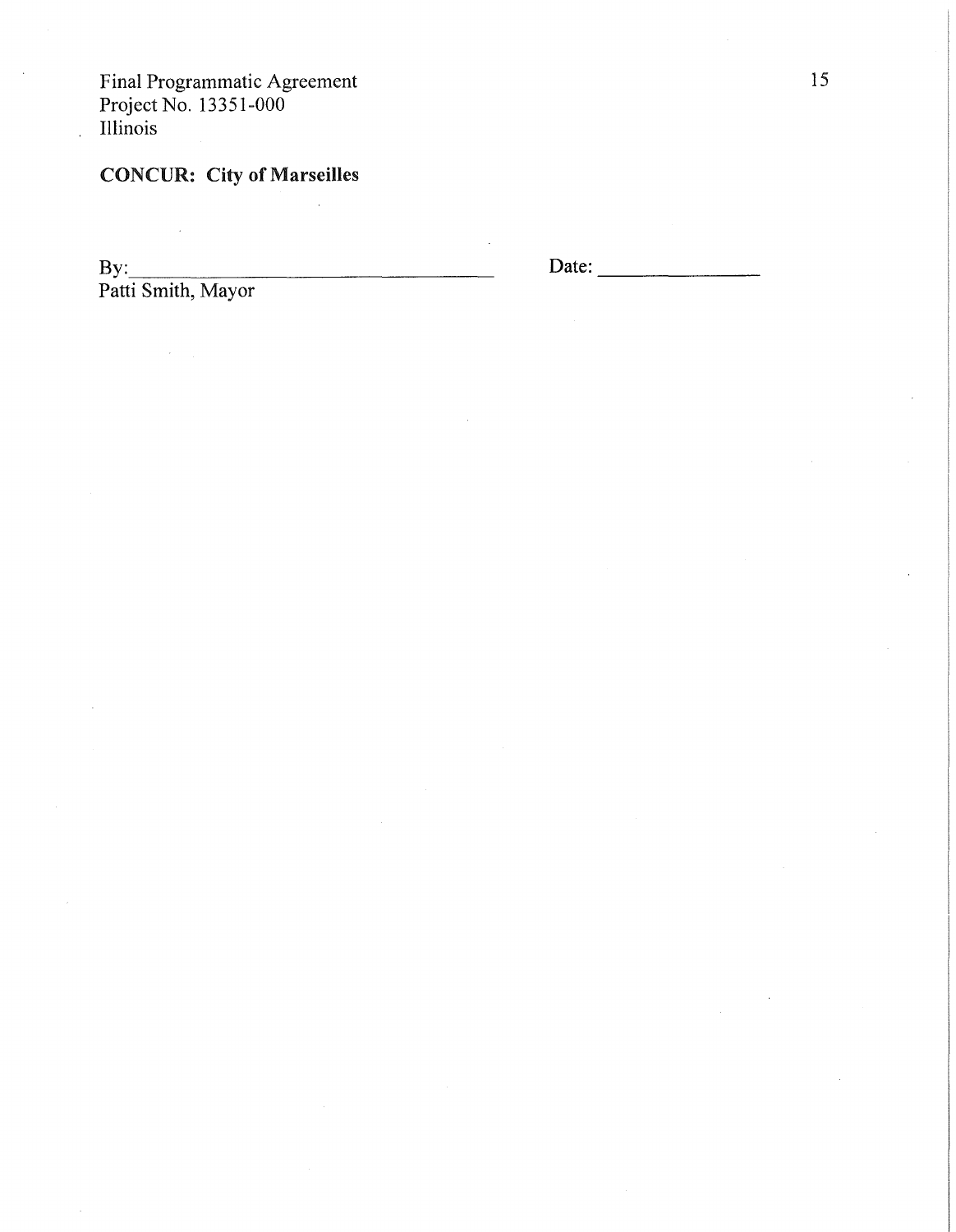#### Appendix A

# PROGRAMMATIC AGREEMENT AMONG THE FEDERAL ENERGY REGULATORY COMMISSION, THE ADVISORY COUNCIL ON HISTORIC PRESERVATION, AND THE ILLIINOIS STATE HISTORIC PRESERVATION OFFICER, FOR MANAGING HISTORIC PROPERTIES THAT MAY BE AFFECTED BY ISSUING AN ORIGINAL LICENSE TO THE MARSEILLES LAND AND WATER COMPANY FOR THE CONSTRUCTION AND OPERATION OF THE MARSEILLES LOCK AND DAM HYDROPOWER PROJECT IN THE CITY OF MARSEILLES, LASALLE COUNTY ILLINOIS

# PROJECT, HISTORIC PROPERTIES, AND ANTICIPATED EFFECTS

The purpose of this appendix is to specify the factual basis of the Programmatic Agreement. Here, relevant facts concerning the project under the Federal Energy Regulatory Commission's (Commission) licensing procedures are reviewed; historic properties subject to the Programmatic Agreement's stipulations are, in part, identified; and the anticipated effects of the license issuing are disclosed.

On December 30, 2008, the Marseilles Land and Water (Marseilles L&W) filed an application for an original license with the Commission to construct, operate, and maintain the proposed 10.26-megawatt (MW) Marseilles Lock and Dam Hydropower Project No. 13351-000 (Marseilles Lock and Dam Project or project). The project would be located on the Illinois River within the city of Marseilles in LaSalle County, Illinois, and would utilize the head created by the Marseilles Lock and Dam that is owned and operated by the U.S. Army Corps of Engineers (Corps).

We, the parties to the Programmatic Agreement, anticipate that issuing an original license to construct, operate, and maintain the proposed project may pose adverse effects on historic properties. We anticipate that any adverse effects can be mitigated by executing a Programmatic Agreement requiring Marseilles L& W to: (1) prepare a Historic American Buildings Survey/Historic American Engineering Record (HABS/HAER) of the Marseilles Hydro Plant, North Head Race, South Head Race, Tail Race, and Boyce Paper Mill and Hydroelectric Plant to mitigate for the adverse effects of project construction and operation; and (2) develop and implement an Historic Properties Management Plan (HPMP). The executed Programmatic Agreement would be incorporated into any license that the Commission issues for the project.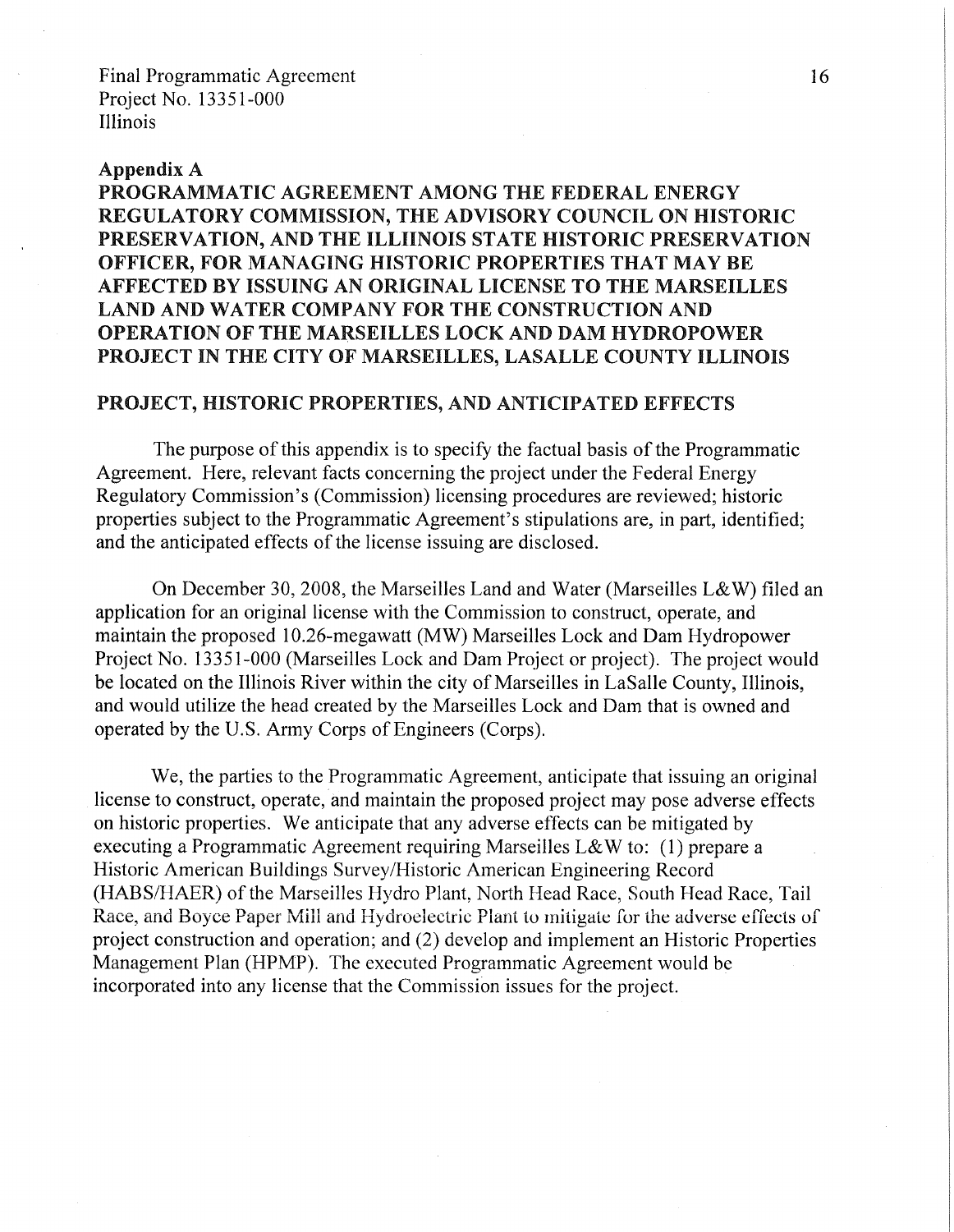#### I. THE PROJECT

#### A. Proposed Project

Marseilles L&W proposes to develop, construct, operate and maintain the Marseilles Lock and Dam Project, which would be located within the Marseilles Hydro Plant Historic District, and within the expanded, undefined, and unnamed historic district, recommended by the Keeper of the National Register. The project would use the north and south head gates of the existing Corps' Marseilles Lock and Dam, and would consist of: (1) the existing 1,271-foot-long, 80- to 187-foot-wide North Head Race; (2) a section of the existing 1,048-foot-long, 65- to 96-foot-wide South Head Race; (3) a new forebay structure with trashracks; (4) a new powerhouse containing four turbine generator units with a total installed capacity of  $10.26$  MW; (5) a new 116- to 200-foot-wide tailrace; (6) a new underground transmission line; (7) appurtenant facilities.

To develop the project, Marseilles L&W proposes to refurbish a segment of the North Head Race, of which a section would be filled in, and refurbish a segment of the South Head Race, of which a section would be filled in. The North Head Race was developed to provide water to the Boyce Paper Mill and Hydroelectric Plant (which currently mostly consists of foundation remains) and the Marseilles Hydro Plant. By filling in a portion of the North Head Race, water would no longer be directed to the Marseilles Hydro Plant. Rather, the water would be redirected to the proposed Marseilles Lock and Dam Project's powerhouse for hydropower generation. Marseilles L&W does not propose to use or refurbish the Marseilles Hydro Plant.

B. Proposed Project Boundary

The project boundary encloses the proposed project features, which include the North Head Race, a portion of the South Head Race and Tail Race, new forebay and trashrack, new proposed powerhouse, new tailrace, and new underground transmission line.

## **II. HISTORIC PROPERTIES IDENTIFIED**

#### A. Area of Potential Effect

The area of potential effects (APE) for the project includes: (1) lands enclosed by the project boundary that would encompass the existing North Head Race, a section of the existing South Head Race, a section of the existing Tail Race, a new forebay structure and trashracks, a new powerhouse, a new tailrace, a new underground transmission line, and appurtenant facilities; and (2) lands outside the project boundary, including the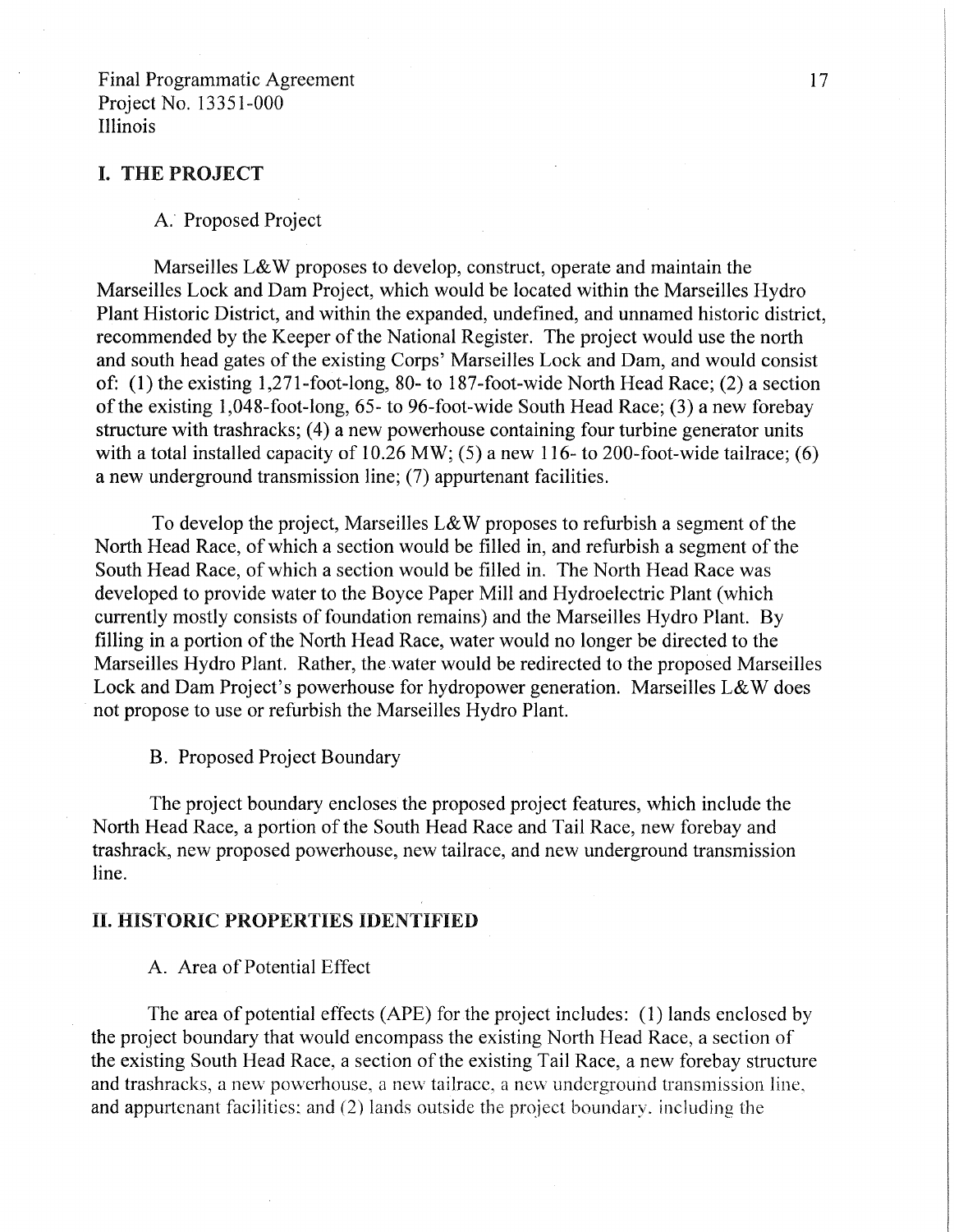Marseilles Hydro Plant Historic District, the unnamed historic district, $^8$  and the Marseilles Lock and Dam Historic District.<sup>9</sup>

## B. Historic Properties

### Identification of Historic Properties

As part of Marseilles L&W's licensing efforts, on November 25, 2009, it filed with the Commission a report entitled, *Results of a Phase I Archaeological Investigation of the Marseilles Lock & Dam Project, LaSalle County, Illinois.* The report determined that the North Head Race was not eligible for the National Register of Historic Places (National Register).

#### Consultation

In a letter to the Illinois State Historic Preservation Officer (Illinois SHPO), issued on May 17, 2010, Commission staff stated that none of the proposed project features would be within the Marseilles Hydro Plant Historic District. Staff also requested that the Illinois SHPO provide comments on the report, *Results of a Phase I Archaeological Investigation of the Marseilles Lock & Dam Project, LaSalle County, Illinois.* In a letter filed on June 17, 2010, the Illinois SHPO responded that the proposed powerhouse would be out of character with the existing Marseilles Hydro Plant, and that the proposed filling in of a portion of the North Head Race would be an improper use of the head race. The Illinois SHPO also stated that the development of the proposed project would preclude use of the existing Marseilles Hydro Plant to generate electricity; therefore, the Illinois SHPO determined that the proposed project would result in an adverse effect on the Marseilles Hydro Plant Historic District.

On July 22, 2010, Commission staff conducted a meeting with the Illinois  $SHPO<sup>10</sup>$ to discuss the effects that the proposed Marseilles Lock and Dam Project may have on

<sup>9</sup>The U.S. Army Corps of Engineers' Marseilles Lock and Dam, along with the north and south head gates, are contributing elements to the Marseilles Lock and Dam Historic District.

<sup>10</sup> Marseilles L&W. city of Marseilles. and North American Hydro, L.L.C. also attended the meeting.

<sup>&</sup>lt;sup>8</sup> The contributing elements to the unnamed historic district include the Marseilles Hydro Plant Historic District, North Head Race, South Head Race, Tail Race, and Boyce Paper Mill and Hydroelectric Plant foundation remains.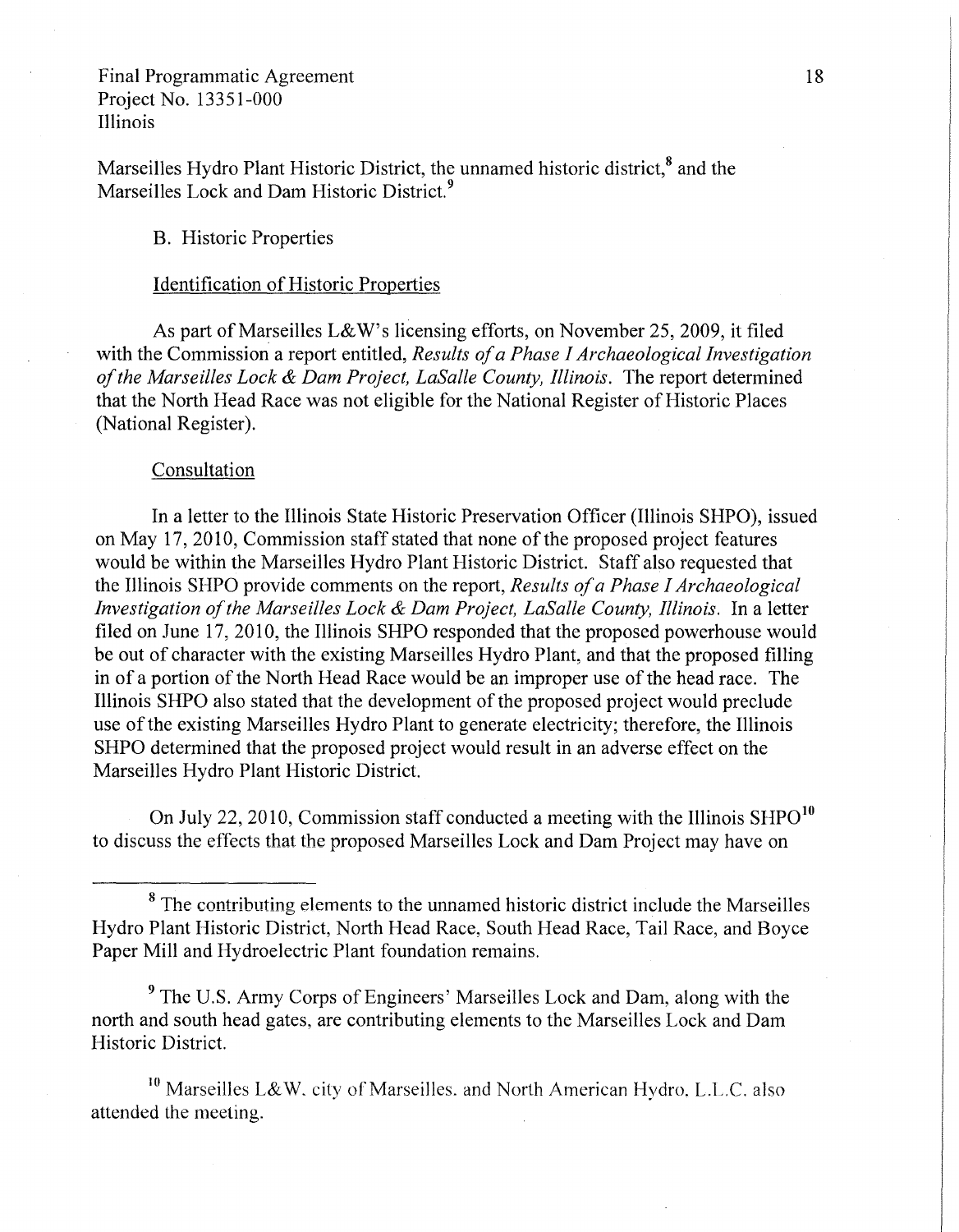historic properties. The Illinois SHPO again stated that the proposed redirection of water in the North Head Race would result in a preclusion of use of the Marseilles Hydro Plant to generate electricity, and that the preclusion of use would be an adverse effect on the Marseilles Hydro Plant Historic District. Commission staff disagreed with the determination. The parties agreed to discuss the proposed project and its potential effects with the Advisory Council on Historic Preservation's (Advisory Council) staff.

On September 22, 2010, Commission staff conducted a meeting with the Illinois SHPO and the Advisory Council's staff to discuss the potential effects that the proposed project may have on the Marseilles Hydro Plant Historic District. Advisory Council's staff stated that filling in a portion of the North Head Race would have an adverse effect on the Marseilles Hydro Plant Historic District.

In a subsequent letter filed on October 28, 2010, the Illinois SHPO reiterated its determination that the development of the Marseilles Lock and Dam Project would adversely affect the Marseilles Hydro Plant Historic District. The Illinois SHPO also stated that the North Head Race retains sufficient integrity to be eligible as a contributing element to the Marseilles Hydro Plant Historic District.

On February 11, 2011, Commission staff requested, pursuant to 36 § C.F.R. Part 63 of the National Park Service's regulations, that the Keeper of the National Register determine the eligibility of the North Head Race and re-evaluate whether the Marseilles Hydro Plant continues to be a contributing element to the Marseilles Hydro Plant Historic District.

On March 23, 2011, the Keeper of the National Register filed its Determination of Eligibility with the Commission. The Keeper of the National Register determined that the North Head Race is eligible for the National Register under Criteria A and D of the National Historic Preservation Act, and that the entire North Head Race should be a contributing element to the Marseilles Hydro Plant Historic District.<sup>11</sup> Also the Keeper of the National Register determined that the Marseilles Hydro Plant Historic District retains sufficient integrity of design, materials, workmanship, feeling, location, setting, and association to remain listed, and that the Marseilles Hydro Plant is a strong contributing element to the historic district. The Keeper of the National Register also determined that the Marseilles Hydro Plant is eligible unto itself for the National Register under Criterion C of the National Historic Preservation Act.

<sup>&</sup>lt;sup>11</sup> The National Register Registration Form, used to nominate the historic district in 1989 for the National Register, listed only a small portion of the North Head Race as being a contributing element to the historic district.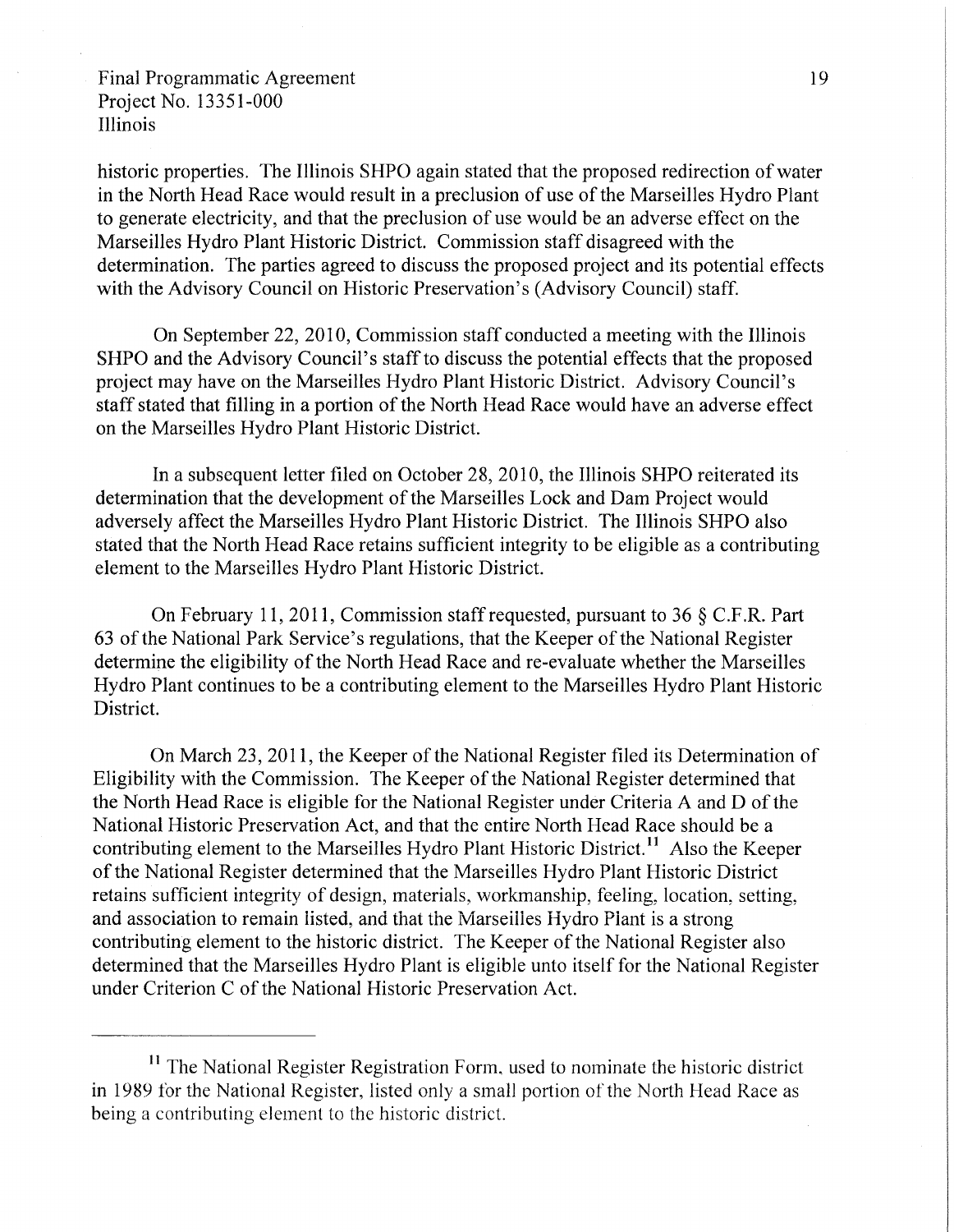In addition, the Keeper of the National Register determined that the North Head Race, the South Head Race, the Tail Race, and the Boyce Paper Mill and Hydroelectric Plant, along with other industrial sites within an undefined boundary, are eligible as components of a larger unnamed historic district related to the industrial development of the city of Marseilles, IL. The unnamed historic district is eligible for the National Register under Criterion D of the National Historic Preservation Act.

### III. ANTICIPATED EFFECTS

## A. Historic Properties

Issuing an original license would result in the development of the Marseilles Lock and Dam Project which would adversely affect the following historic properties: (1) the North Head Race; (2) the Marseilles Hydro Plant; (3) the Marseilles Hydro Plant Historic District, including the Marseilles Hydro Plant and North Head Race, as contributing elements to the historic district; and (4) the unnamed historic district, as identified and recommended by the Keeper of the National Register, including the Marseilles Hydro Plant Historic District, Marseilles Hydro Plant, North Head Race, South Head Race, Tail Race, and Boyce Paper Mill and Hydroelectric Plant, as contributing elements to the district. By licensing the proposed project, a portion of the North Head Race would be filled in, causing the forebay of Marseilles Hydro Plant to no longer be connected to the North Head Race. The proposed filling in of the North Head Race would prevent the reuse of the Marseilles Hydro Plant as a hydroelectric plant, and could lead to its loss of integrity due to neglect. Also, the proposed filling in of the North Head Race and South Head Race would result in a loss of integrity of the property, thereby causing an adverse affect on the contributing elements to both historic districts. The proposed construction of a marina and boat launch would alter the physical characteristics of the Tail Race, thereby adversely affecting the integrity of a contributing element to the unnamed district. The construction of the proposed powerhouse would result in the removal of the foundation remains of the Boyce Paper Mill and Hydroelectric Plant, resulting in an adverse effect on the unnamed district.

Commission staff anticipates that adverse effects would be taken into account by executing a Programmatic Agreement requiring Marseilles L& W to develop a HABS/HAER report prior to the refurbishment of the existing North Head Race, South Head Race, Tail Race, and the construction of a new forebay, trashrack, powerhouse, tailrace, and buried transmission line. The HABS/HAER report would provide both written and photo documentation of the Marseilles Hydro Plant, North Head Race, South Head Race, Tail Race, and of the Boyce Paper Mill and Hydroelectric Plant. The documentation would be available from a repository designated by the Illinois SHPO.